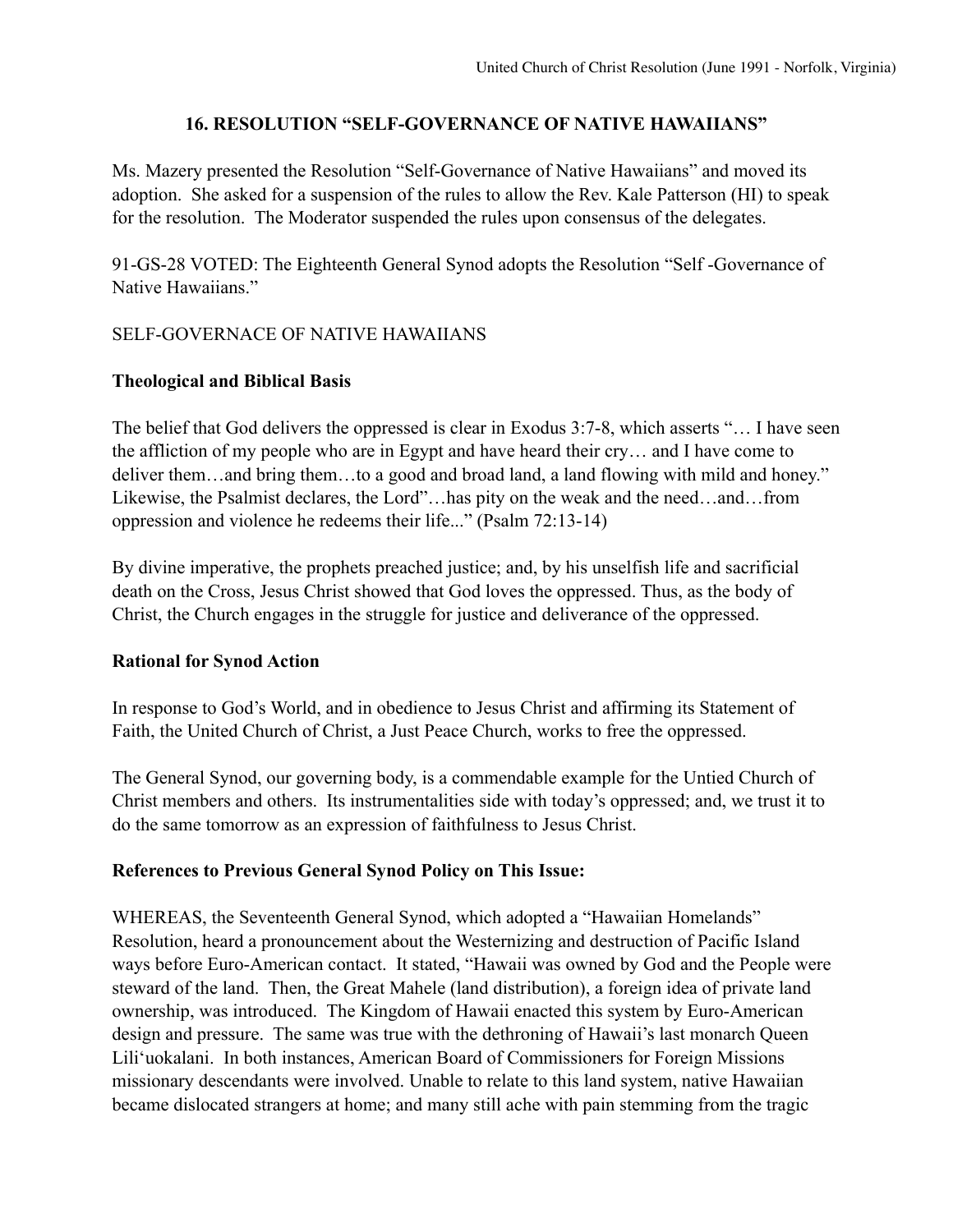overthrow. "Previous General Synods have passed resolutions and a pronouncement in support of Native Americans whose experiences are similar to Native Hawaiians.

# **Background and Discussion**

WHEREAS, the Congregational Church, a historic member of the united Church has yet to acknowledge that some of its missionary descendant were party to an illegal overthrow of the Hawaiian Monarchy in 1893. In fact, U.S. President Grover Cleveland, on December 18, 1893 said to Congress,"…The military occupation of Honolulu by the United States on the day mentioned was wholly without justification , either as an occupation by consent or an occupation necessitated by dangers threatening American life and property."

WHEREAS, there is a rising consciousness to reevaluate the circumstances surrounding the overthrow. And, with the coming of the hundredth anniversary of that said historic even for Hawaiians, an honest appraisal and acknowledgment of the Congregational missionaries descendants role in it should be made, because our Church needs to bring that matter to some appropriate closure;

WHEREAS, the Hawaii Conference UCC, at its 1990 annual meeting, enacted Resolution "Recognizing the Right to Self-Governance of Native Hawaiians. "Through his means, the Hawaii Conference UCC is supporting the movement to correct injustice to native Hawaiians;

WHEREAS, in 1970 President Richard Nixon changed the existing U.S. policy toward America's native peoples by rejecting all past policies which had kept Native Americans wards of the government. He announced a national policy of self determination of Indian tribes; and

WHEREAS, the United States has a has history of granting Indigenous people including American Indian, Eskimos, and Aleuts the inherent right of a self-determined governance and management of resources; and the Native A Hawaiian has yet to be included among these.

THEREFORE, BE IT RESOLVED, the Eighteenth General Synod recognized the inherent right of Native Hawaiians to self governance; and, pledges it support and solidarity in the name of Christ.

BE IT FUTHER RESOLVED, the Eighteenth General Synod urges the Hawaii State Legislature and the U.S. Congress to recognize the right of self-governance of native Hawaiians; and we urge these governments to make available resources to support grassroots initiatives towards self-governance.

BE IT FURTHER RESOLVED, the Eighteenth General Synod in recognition of our denomination's historical complicities in the illegal overthrow of the Hawaiian monarchy in 1893, directs the office of the President of the U.C.C. to offer a public apology to the native